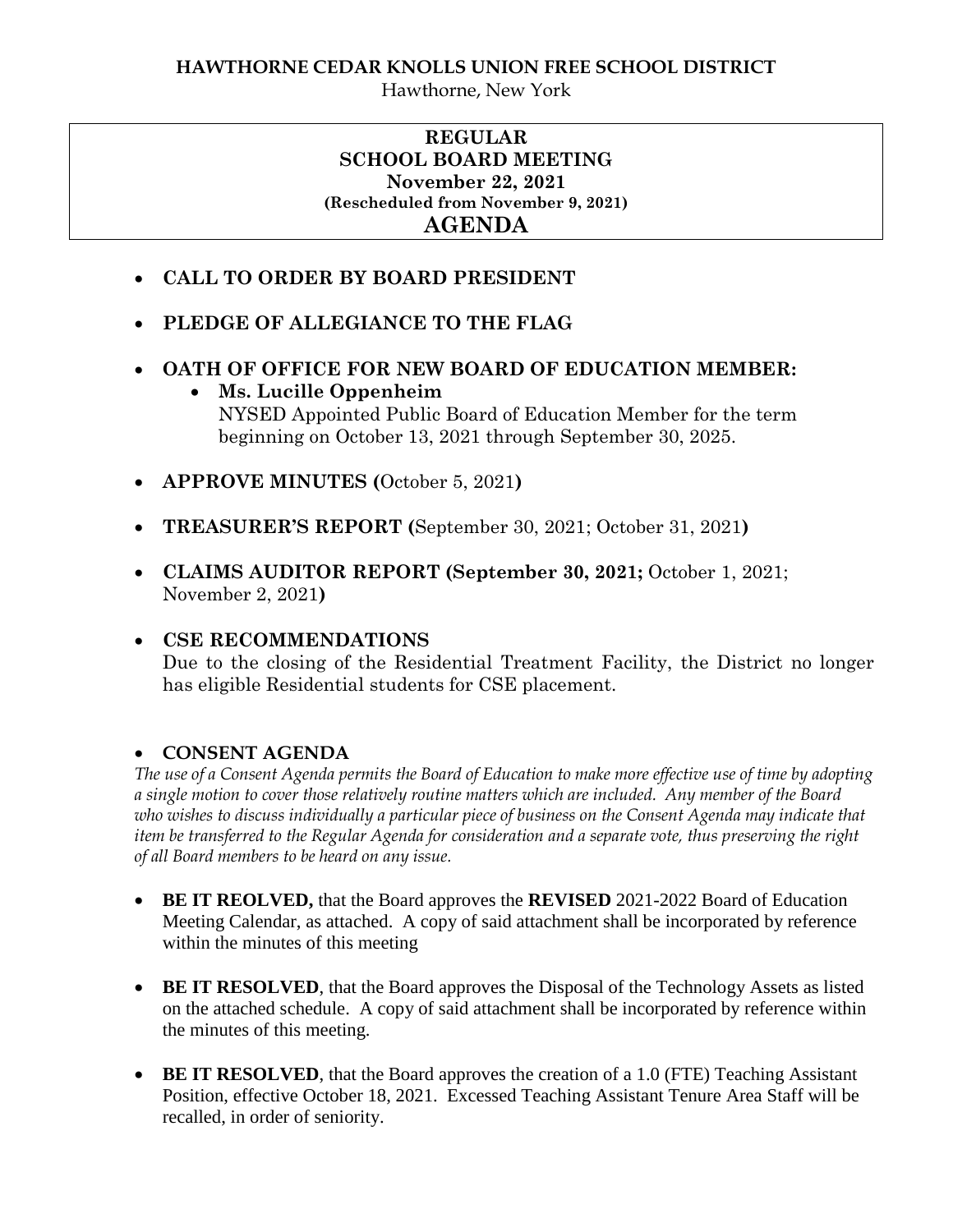## **HAWTHORNE CEDAR KNOLLS UNION FREE SCHOOL DISTRICT** Hawthorne, New York

- **BE IT RESOLVED**, that the Board approves the creation of a 1.0 (FTE) Clerk-School Monitor Position at the Geller House School, effective December 1, 2021 and the recall of excessed Secretarial staff on the "Preferred Eligible List" from Westchester County Civil Service, as required, to fill this position.
- **BE IT RESOLVED**, that the Board approves the Working Conditions for the Clerk-School Monitor (Geller House School), as attached, effective December 1, 2021. A copy of said Working Conditions shall be incorporated by reference within the minutes of this meeting.
- **BE IT RESOLVED** that the Board hereby approves the provisions of a Supplemental Memoranda of Agreement between the District and the Civil Service Employees Association, dated November 2, 2021, regarding adding the title of Maintenance Laborer to the Collective Bargaining Agreement between the District and the CSEA. A Copy of said agreement shall be incorporated by reference within the minutes of this meeting.
- **BE IT RESOLVED** that the Board hereby approves the provisions of a Supplemental Memorandum of Agreement between the District and Local 1169, New York State United Teachers, dated October 21, 2021, as presented to the Board of Education at this meeting regarding Work Week, Work Day and School Functions. A copy of said agreement shall be incorporated by reference within the minutes of this meeting.

#### **REGULAR AGENDA**

**RESOLVED**, that the Board approves the Management Letter from PKF O'Connor Davies, LLP for the year ending June 30, 2021, as attached; And;

**BE IT FURTHER RESOLVED,** that the Board approves the District Response to the Management Letter, as attached.

### **PERSONNEL ACTIONS**

Personnel Actions Attached